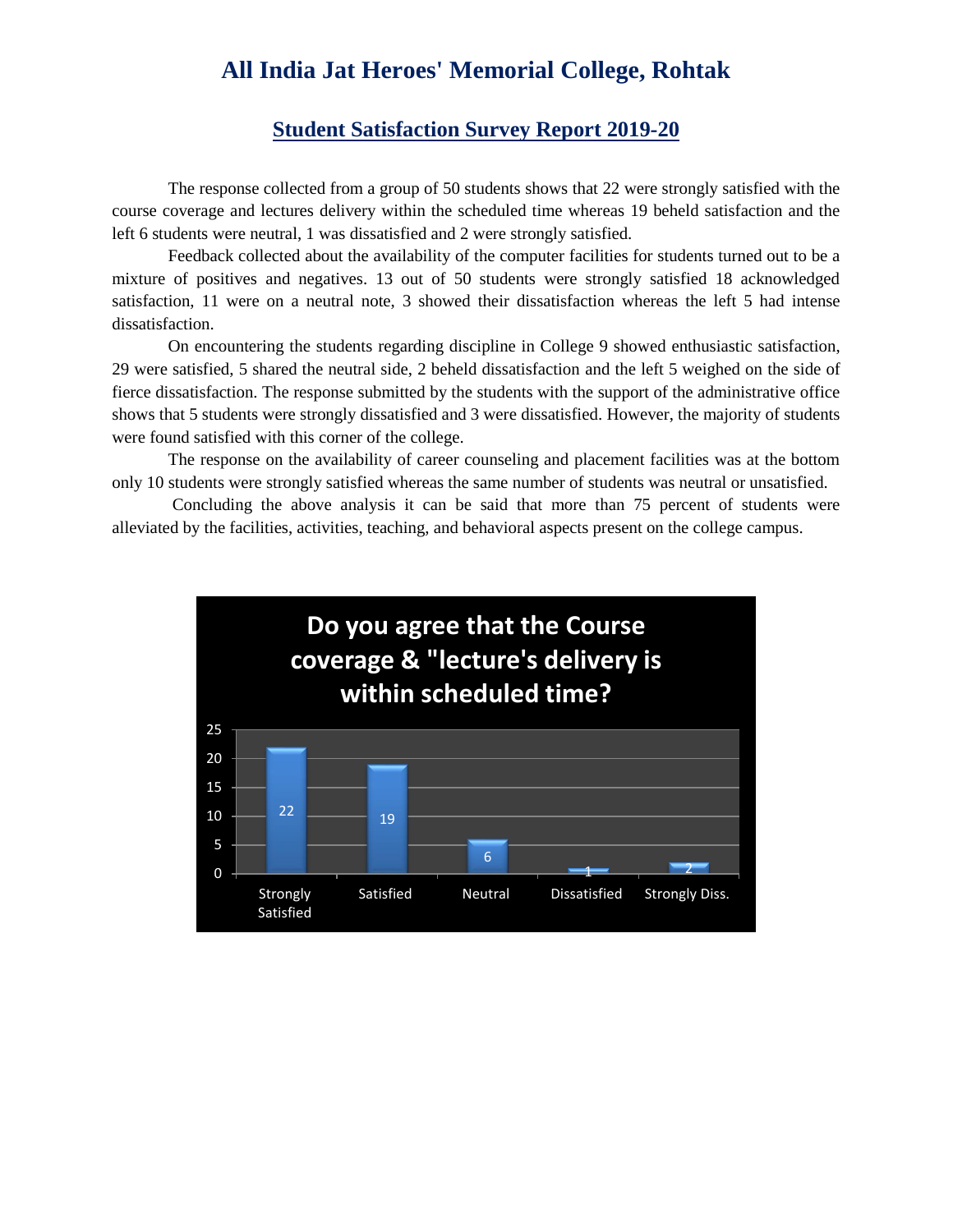



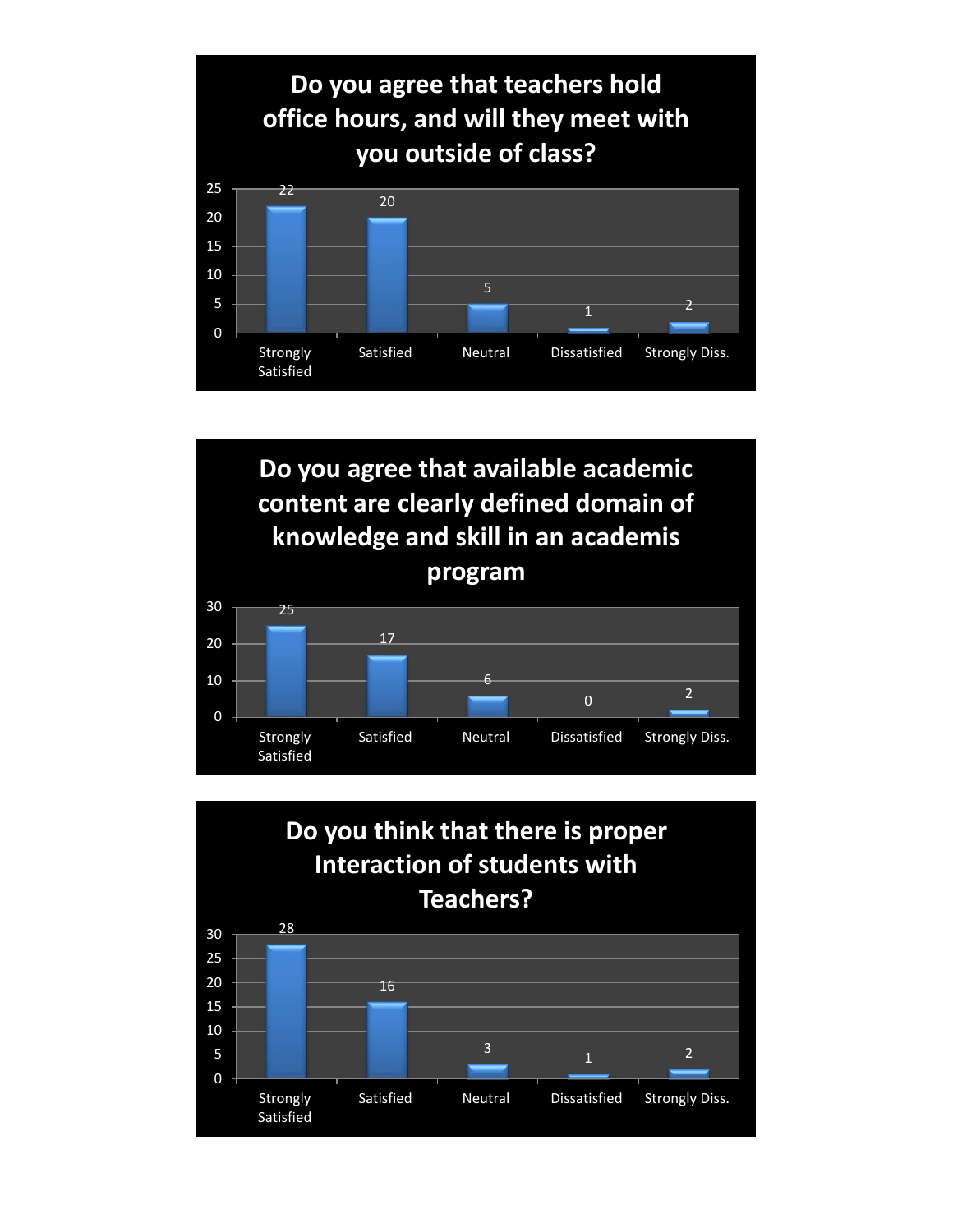



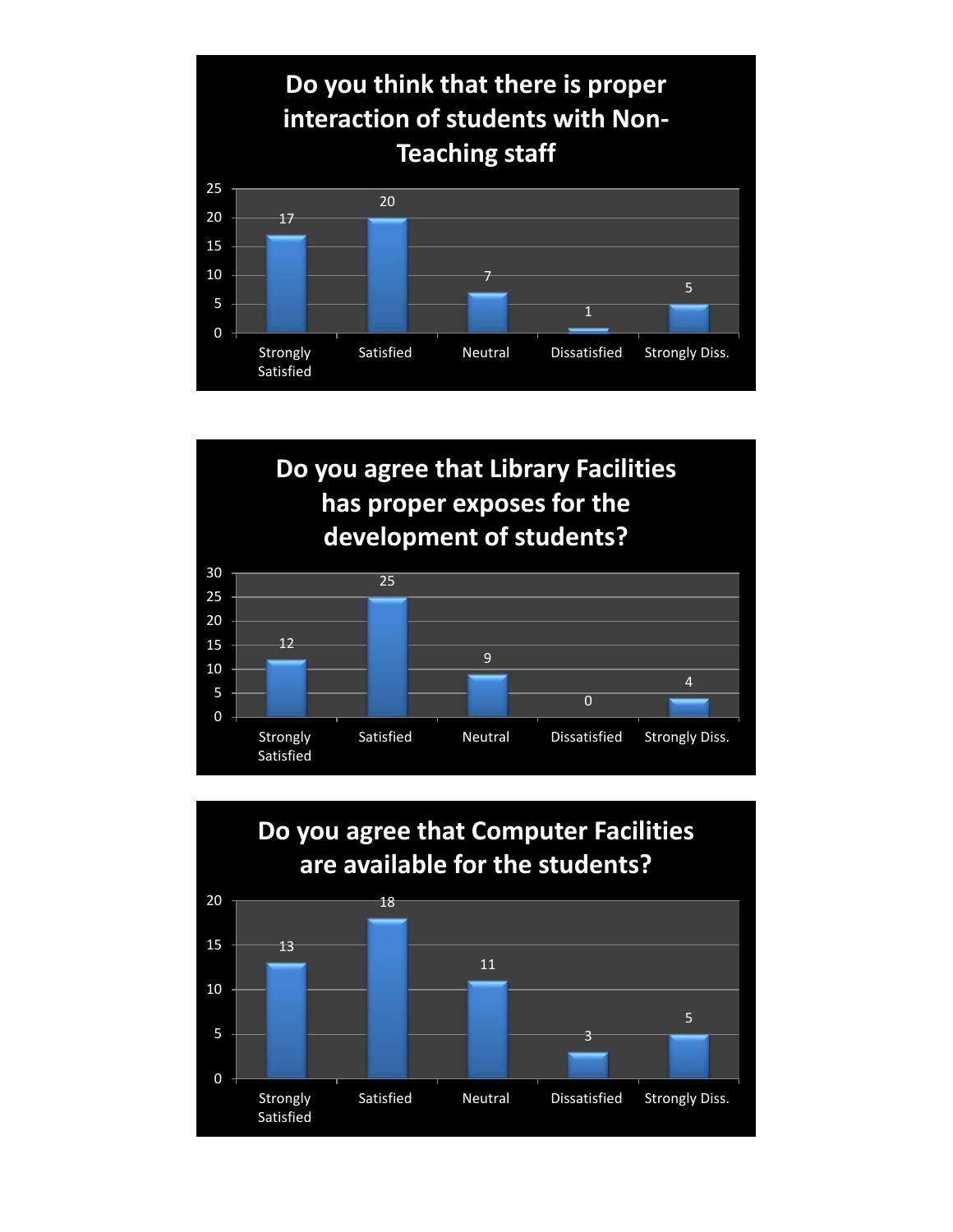





Satisfied Neutral Dissatisfied Strongly Diss.

Strongly Satisfied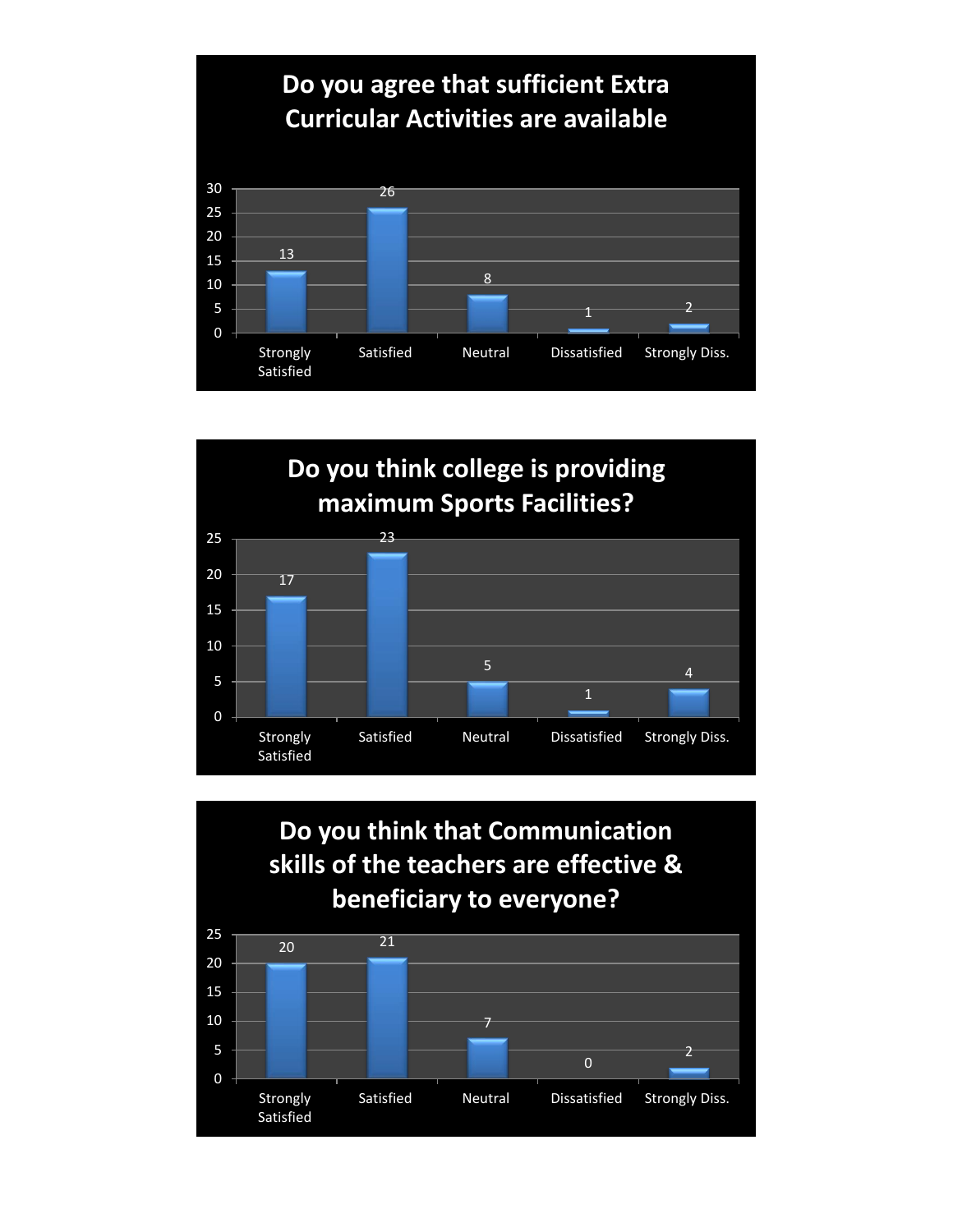



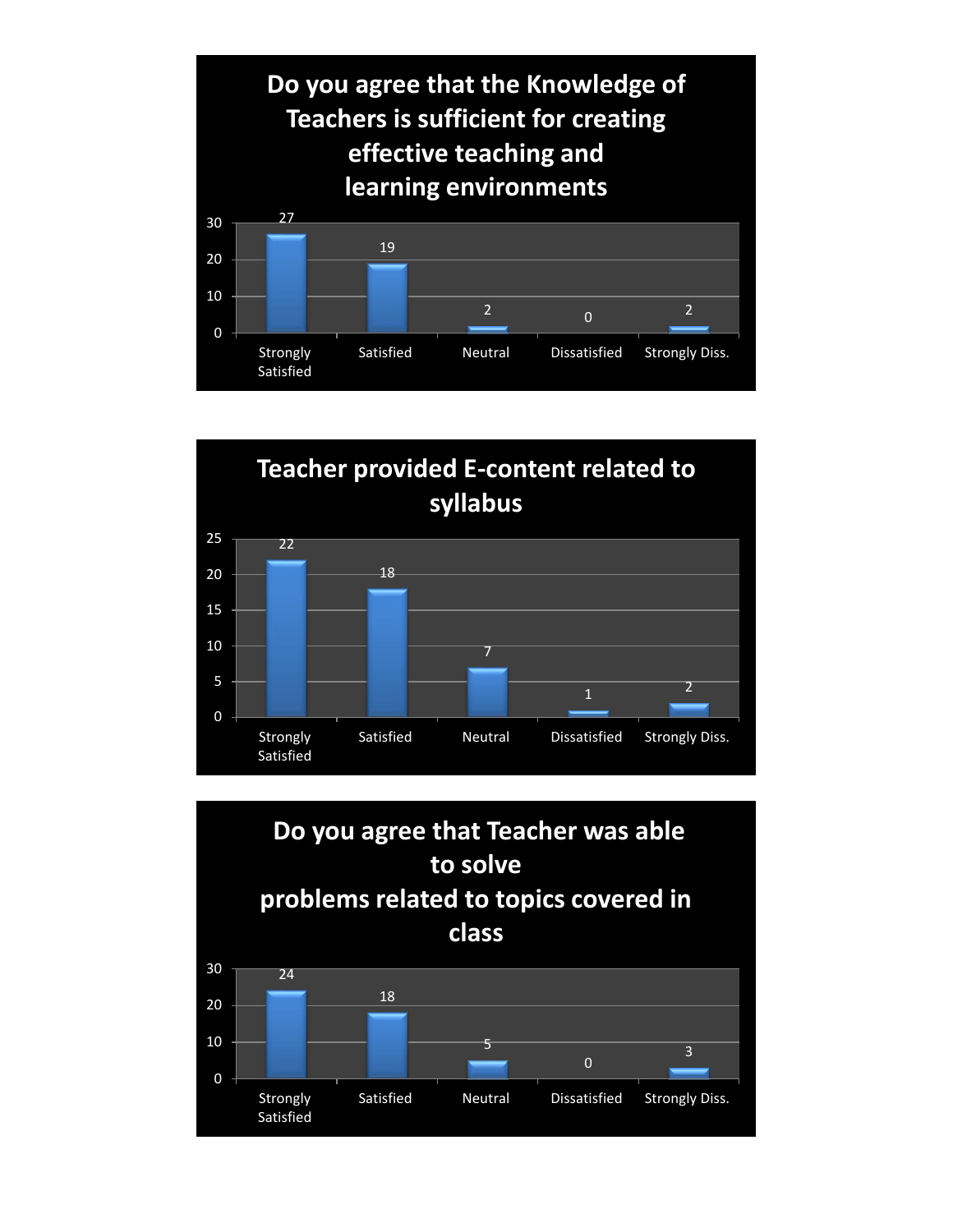



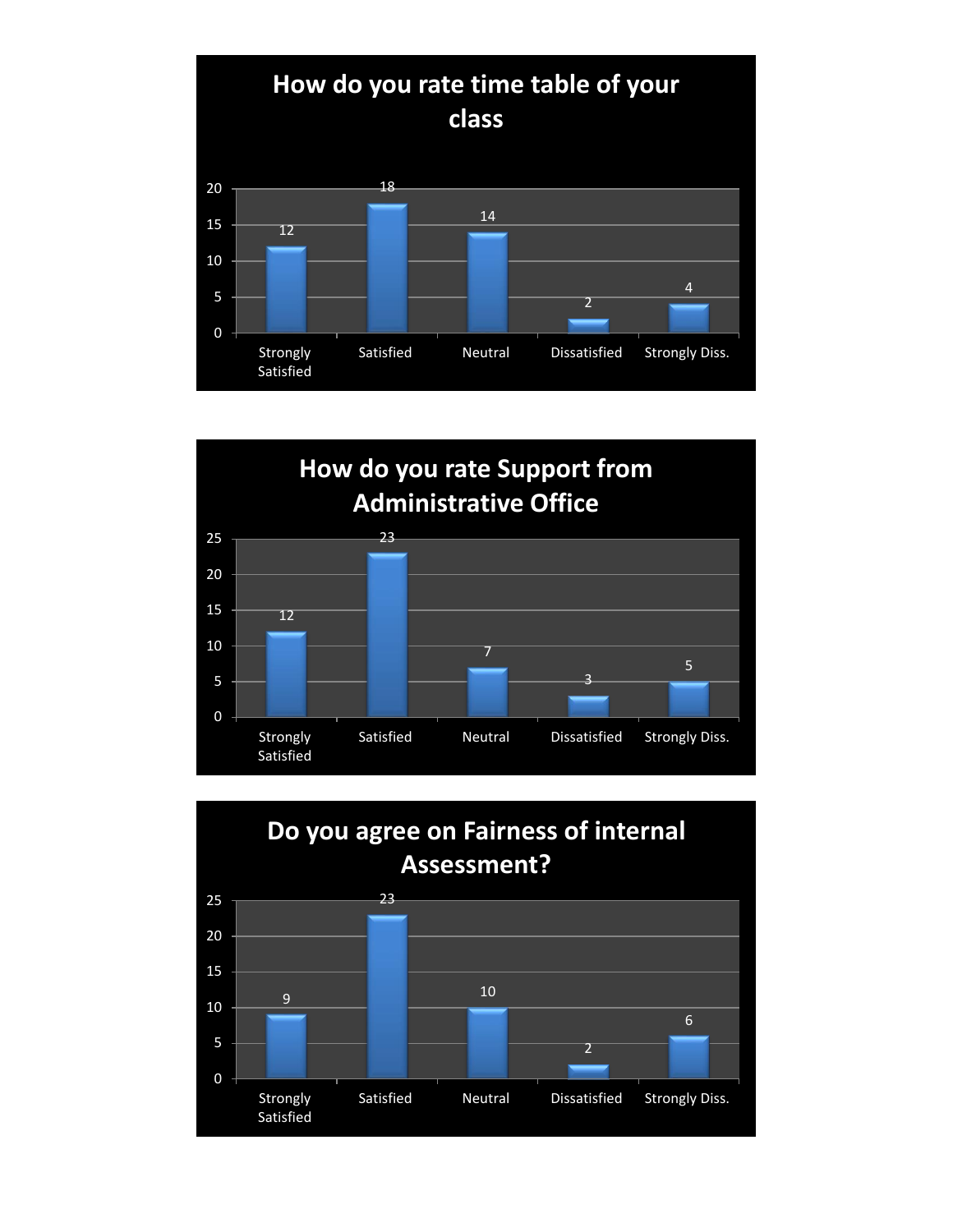



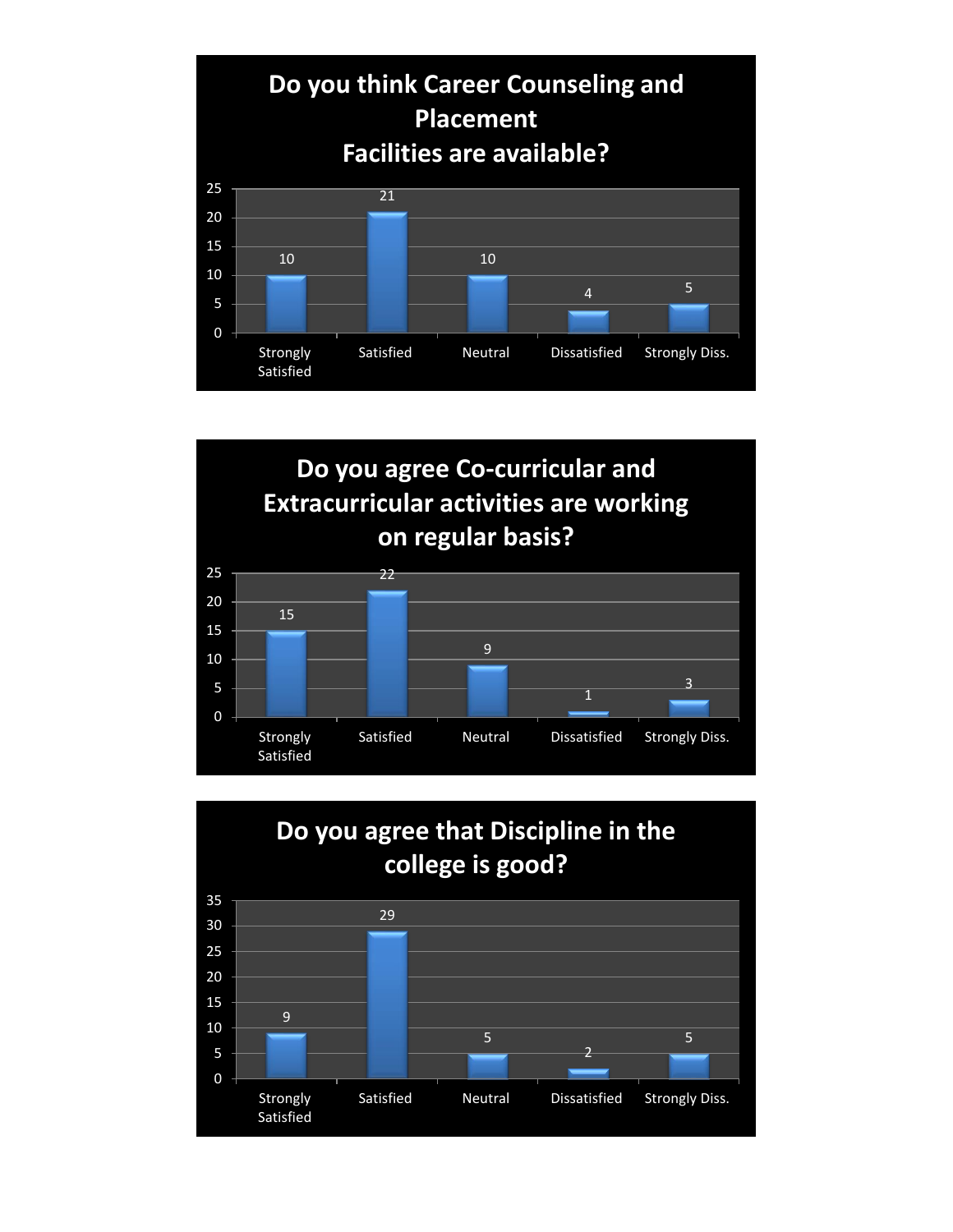

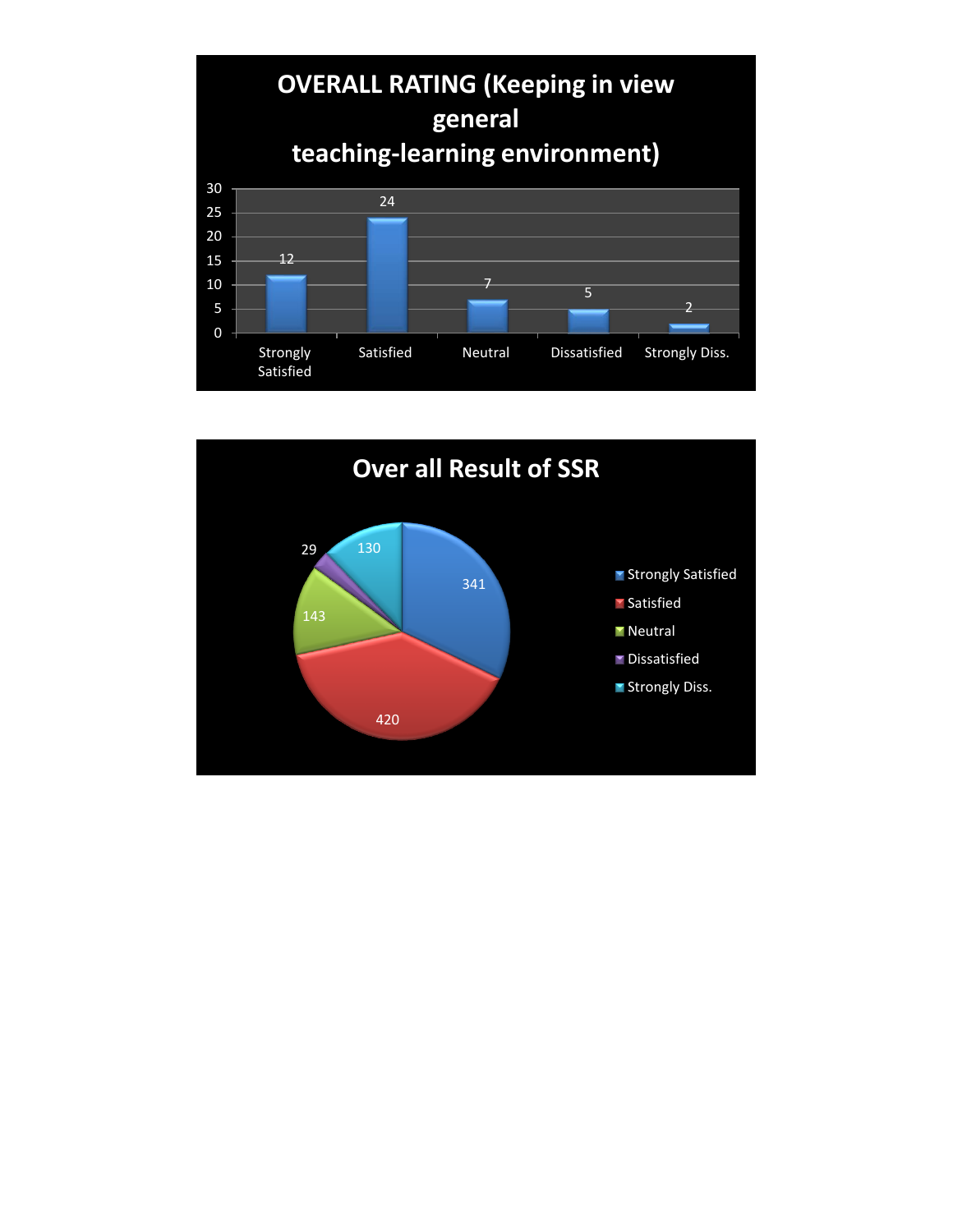| All India Jat Heroes' Memorial College, Rohtak    |                                                                 |                  |                  |                |                     |                          |  |  |  |  |
|---------------------------------------------------|-----------------------------------------------------------------|------------------|------------------|----------------|---------------------|--------------------------|--|--|--|--|
| <b>Student Satisfaction Survey Report 2019-20</b> |                                                                 |                  |                  |                |                     |                          |  |  |  |  |
| Sr.                                               |                                                                 | <b>Strongly</b>  |                  |                |                     | <b>Strongly</b>          |  |  |  |  |
| No.                                               | <b>Criteria</b>                                                 | <b>Satisfied</b> | <b>Satisfied</b> | <b>Neutral</b> | <b>Dissatisfied</b> | Diss.                    |  |  |  |  |
| $\mathbf{1}$                                      | Do you agree that the Course                                    |                  |                  |                |                     |                          |  |  |  |  |
|                                                   | coverage & "lecture's delivery                                  | 22               | 19               | 6              | $\mathbf{1}$        | $\overline{2}$           |  |  |  |  |
|                                                   | is within scheduled time?                                       |                  |                  |                |                     |                          |  |  |  |  |
| 2                                                 | Do you agree that teachers<br>hold office hours, and will       |                  |                  |                |                     |                          |  |  |  |  |
|                                                   | they meet with you outside of                                   | 22               | 20               | 5              | 1                   | $\overline{c}$           |  |  |  |  |
|                                                   | class?                                                          |                  |                  |                |                     |                          |  |  |  |  |
|                                                   | Do you agree that available                                     |                  |                  |                |                     |                          |  |  |  |  |
| 3                                                 | academic content are clearly                                    |                  |                  |                |                     |                          |  |  |  |  |
|                                                   | defined domain of knowledge                                     | 25               | 17               | 6              | $\boldsymbol{0}$    | $\overline{c}$           |  |  |  |  |
|                                                   | and skill in an academic                                        |                  |                  |                |                     |                          |  |  |  |  |
|                                                   | program                                                         |                  |                  |                |                     |                          |  |  |  |  |
| 4                                                 | Do you think that there is                                      |                  |                  |                |                     |                          |  |  |  |  |
|                                                   | proper Interaction of students                                  | 28               | 16               | 3              | 1                   | $\overline{2}$           |  |  |  |  |
|                                                   | with Teachers?                                                  |                  |                  |                |                     |                          |  |  |  |  |
|                                                   | Do you think that there is                                      |                  |                  |                |                     |                          |  |  |  |  |
| 5                                                 | proper interaction of students                                  | 17               | 20               | 7              | 1                   | 5                        |  |  |  |  |
|                                                   | with Non-Teaching staff                                         |                  |                  |                |                     |                          |  |  |  |  |
| 6                                                 | Do you agree that Library                                       |                  |                  |                |                     |                          |  |  |  |  |
|                                                   | Facilities has proper exposes                                   | 12               | 25               | 9              | $\overline{0}$      | 4                        |  |  |  |  |
|                                                   | for the development of                                          |                  |                  |                |                     |                          |  |  |  |  |
|                                                   | students?                                                       |                  |                  |                |                     |                          |  |  |  |  |
|                                                   | Do you agree that Computer                                      |                  |                  |                |                     |                          |  |  |  |  |
| 7                                                 | Facilities are available for the                                | 13               | 18               | 11             | 3                   | 5                        |  |  |  |  |
|                                                   | students?                                                       |                  |                  |                |                     |                          |  |  |  |  |
| 8                                                 | Do you agree that sufficient<br>Extra Curricular Activities are | 13               | 26               | 8              |                     | $\overline{2}$           |  |  |  |  |
|                                                   | available                                                       |                  |                  |                | 1                   |                          |  |  |  |  |
|                                                   | Do you think college is                                         |                  |                  |                |                     |                          |  |  |  |  |
| 9                                                 | providing maximum Sports                                        | 17               | 23               | 5              | $\mathbf{1}$        | $\overline{\mathcal{A}}$ |  |  |  |  |
|                                                   | Facilities?                                                     |                  |                  |                |                     |                          |  |  |  |  |
| 10                                                | Do you think that                                               |                  |                  |                |                     |                          |  |  |  |  |
|                                                   | Communication skills of the                                     |                  |                  |                |                     |                          |  |  |  |  |
|                                                   | teachers are effective &                                        | 20               | 21               | $\overline{7}$ | $\boldsymbol{0}$    | $\overline{c}$           |  |  |  |  |
|                                                   | beneficiary to everyone?                                        |                  |                  |                |                     |                          |  |  |  |  |
| 11                                                | Do you agree that the                                           |                  |                  |                |                     |                          |  |  |  |  |
|                                                   | Knowledge of Teachers is                                        |                  |                  |                |                     |                          |  |  |  |  |
|                                                   | sufficient for creating                                         | 27               | 19               | $\overline{2}$ | $\mathbf{0}$        | $\overline{c}$           |  |  |  |  |
|                                                   | effective teaching andlearning                                  |                  |                  |                |                     |                          |  |  |  |  |
|                                                   | environments                                                    |                  |                  |                |                     |                          |  |  |  |  |
| 12                                                | Teacher provided E-content                                      | 22               | 18               | $\overline{7}$ | $\mathbf{1}$        | $\overline{2}$           |  |  |  |  |
|                                                   | related to syllabus                                             |                  |                  |                |                     |                          |  |  |  |  |